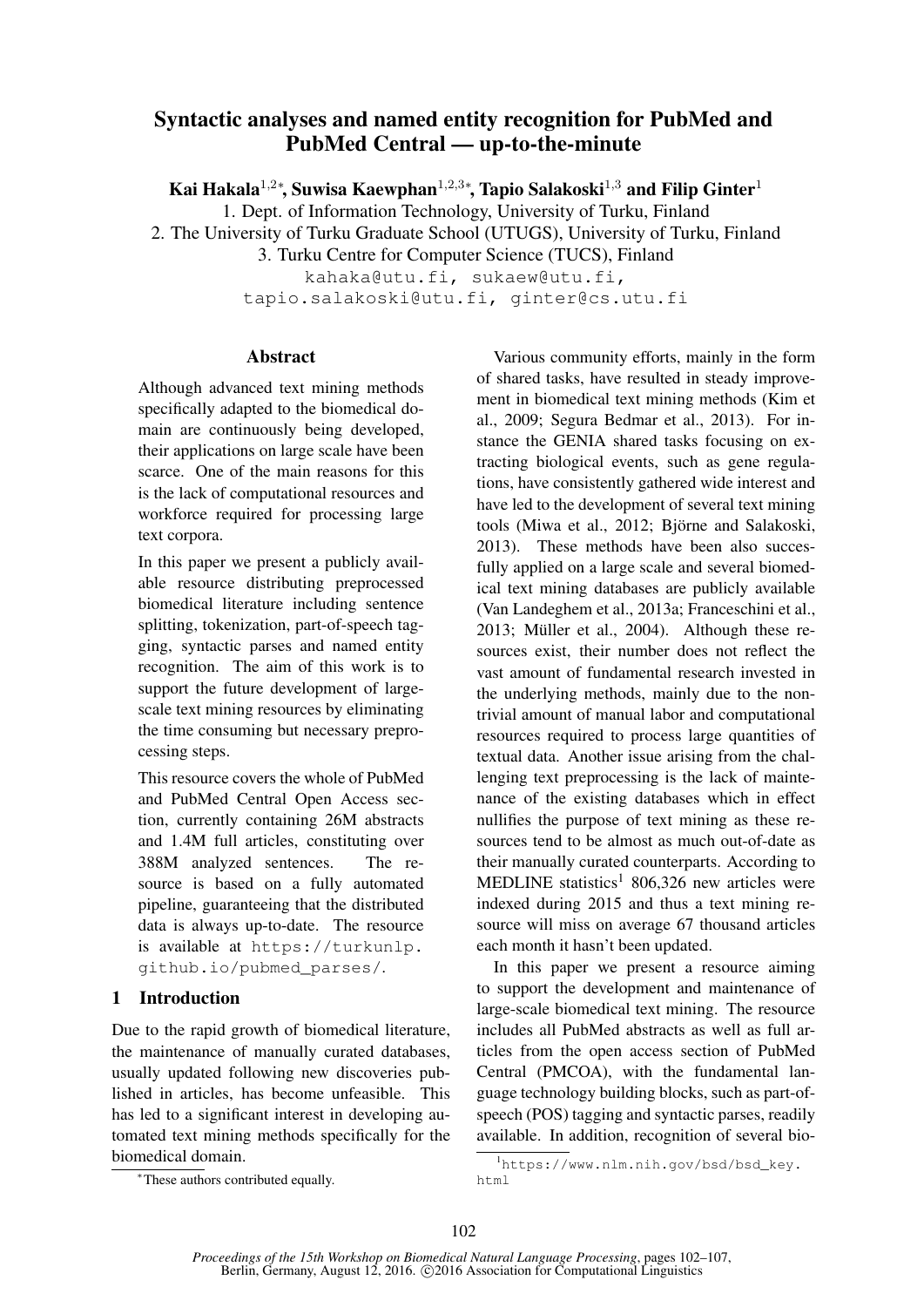logically relevant named entities, such as proteins and chemicals is included. Hence we hope that this resource eliminates the need of the tedious preprocessing involved in utilizing the PubMed data and allows swifter development of new information extraction databases.

The resource is constructed with an automated pipeline which provides weekly updates with the latest articles indexed in PubMed and PubMed Central, ensuring the timeliness of the distributed data. All the data is downloadable in an easily handleable XML format, also used by the widely adapted event extraction system TEES (Björne and Salakoski, 2015). A detailed description of this format is available on the website.

### 2 Data

We use all publicly available literature from PubMed and PubMed Central Open Access subset, which cover most of the relevant literature and are commonly used as the prime source of data in biomedical text mining knowledge bases.

PubMed provides titles and abstracts in XML format in a collection of baseline release and subsequent updates. The former is available at the end of each year whereas the latter is updated daily. As this project was started during 2015, we have first processed the baseline release from the end of 2014 and this data has then been extended with the new publications from the end of 2015 baseline release. The rest of the data up to date has been collected from the daily updates.

The full articles in PMC Open Access subset (PMCOA) are retrieved via the PMC FTP service. Multiple types of data format are provided in PM-COA, including NXML and TXT formats which are suitable for text processing. We use the provided NXML format as it is compatible with our processing pipeline. This service does not provide distinct incremental updates, but a list of all indexed articles updated weekly.

# 3 Processing Pipeline

In this section, we discuss our processing pipeline as shown in Figure 1. Firstly, both PubMed and PMCOA documents are downloaded from NCBI FTP services. For the periodical updates of our resource this is done weekly — the same interval the official PMCOA dataset is updated. From the PubMed incremental updates we only include newly added documents and ignore other updates.

As the PMCOA does not provide incremental updates, we use the index file and compare it to the previous file list to select new articles for processing.

Even though the PubMed and PMCOA documents are provided in slightly different XML formats, they can be processed in similar fashion. As a result, the rest of the pipeline discussed in this section is applied to both document types.

Both PubMed XML articles and PMCOA NXML full texts are preprocessed using publicly available tools $2$  (Pyysalo et al., 2013). These tools convert XML documents to plain text and change character encoding from UTF-8 to ASCII as many of the legacy language processing tools are incapable of handling non-ASCII characters. Additionally, all excess meta data is removed, leaving titles, abstracts and full-text contents for further processing. These documents are subsequently split into sentences using GENIA sentence splitter (Sætre et al., 2007) as most linguistic analyses are done on the sentence level. GENIA sentence splitter is trained on biomedical text (GENIA corpus) and has state-of-the-art performance on this domain.

The whole data is parsed with the BLLIP constituent parser (Charniak and Johnson, 2005), using a model adapted for the biomedical domain (McClosky, 2010), as provided in the TEES processing pipeline. The distributed tokenization and POS tagging are also produced with the parser pipeline. We chose to use this tool as the performance of the TEES software has been previously evaluated on a large-scale together with this parsing pipeline (Van Landeghem et al., 2013b) and it should be a reliable choice for biomedical relation extraction. Since dependency parsing has become the prevalent approach in modeling syntactic relations, we also provide conversions to the collapsed Stanford dependency scheme (De Marneffe et al., 2006).

The pipeline is run in parallel on a cluster computer with the input data divided into smaller batches. The size of these batches is altered along the pipeline to adapt to the varying computational requirements of the different tools.

#### 3.1 Named Entity Recognition

Named entity recognition (NER) is one of the fundamental tasks in BioNLP as most of the cru-

<sup>2</sup>https://github.com/spyysalo/nxml2txt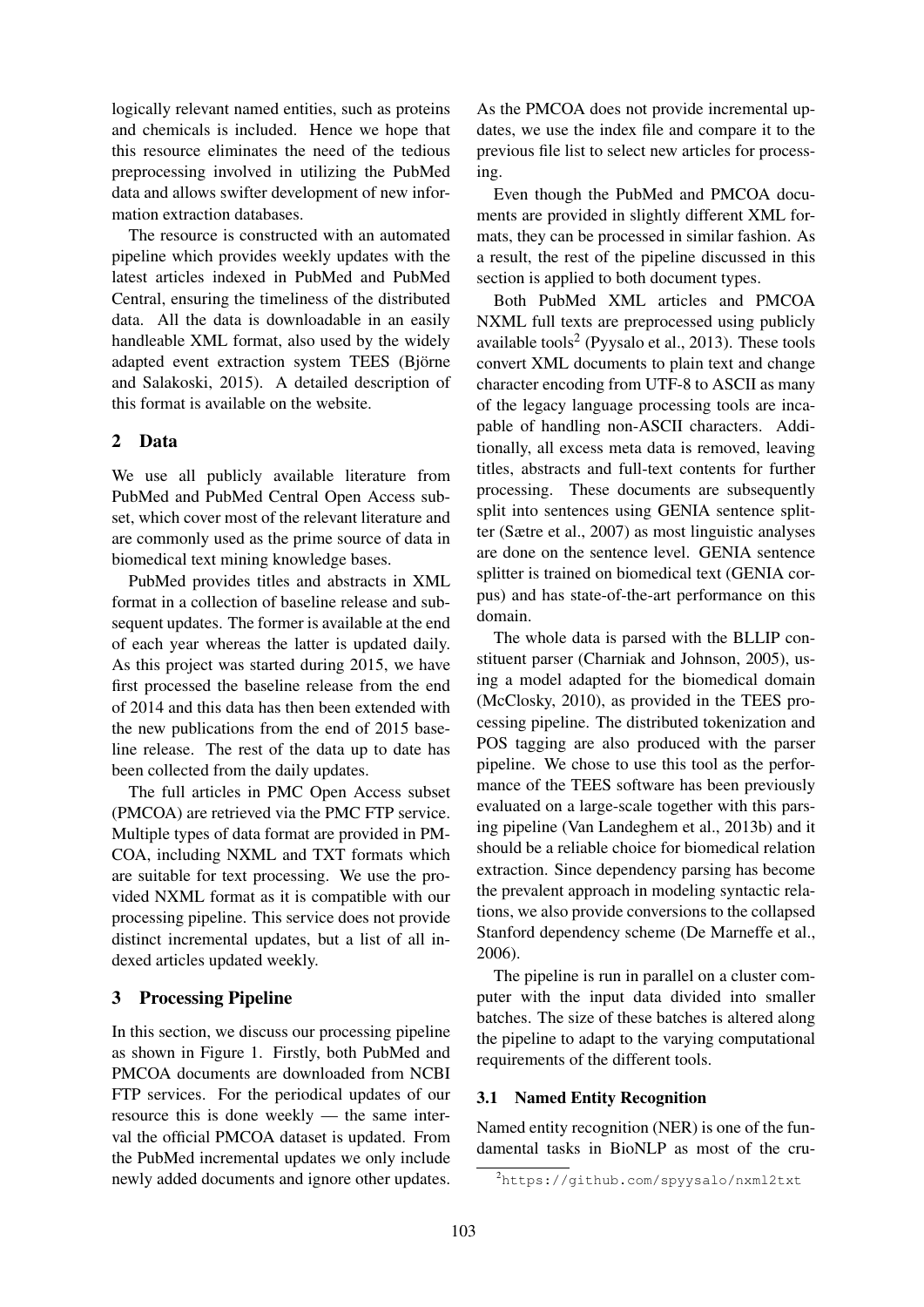| <b>Entity type</b> | Our system               | State-of-the-art system References |                           |
|--------------------|--------------------------|------------------------------------|---------------------------|
|                    | Precision/Recall/F-score | Precision/Recall/F-score           |                           |
| Cell line          | 89.88 / 84.36 / 87.03    | 91.67 / 85.47 / 88.46              | (Kaewphan et al., 2016)   |
| Chemical           | 85.27 / 82.92 / 84.08    | 89.09 / 85.75 / 87.39              | (Learnan et al., $2015$ ) |
| Disease*           | 86.32/80.83/83.49        | 82.80 / 81.90 / 80.90              | (Leaman et al., 2013)     |
| $GGP**$            | 74.27 / 72.99 / 73.62    | 90.22 / 84.82 / 87.17              | (Campos et al., 2013)     |
| Organism           | 77.15 / 80.15 / 78.63    | 83.90 / 72.60 / 77.80              | (Pafilis et al., 2013)    |

Table 1: Evaluation of the named entity recognition for each entity type on the test sets, measured with strict entity level metrics. Reported results for corresponding state-of-the-art approaches are shown for comparison.

\* The evaluation of the best performing system for disease mentions is the combination of named entity recognition and normalization.

\*\* The official BioCreative II evaluation for our GGP model results in 84.67, 84.54 and 84.60 for precision, recall and F-score respectively. These numbers are comparable to the listed state-of-the-art method.

cial biological information is expressed as relations among entities such as genes and proteins. To support further development on this dataset, we provide named entity tagging for five entity types, namely diseases, genes and gene products (GGPs), organisms, chemicals, and cell line names. Although several tools with state-of-the-art performance are available for these entity types (Leaman et al., 2015; Leaman and Gonzalez, 2008), we have decided to use a single tool, NERsuite<sup>3</sup>, for all types. NERsuite is based on conditional random field classifiers as implemented in the CRFsuite software (Okazaki, 2007). Having a single tool for this processing step instead of using the various state-of-the-art tools is critical for the maintainability of the processing pipeline. NERsuite was selected as several biological models are readily available for this software (Kaewphan et al., 2016; Pyysalo and Ananiadou, 2014) and as it supports label weighting (Minkov et al., 2006) unlike many other NER tools.

For cell line names we use a publicly available state-of-the-art model (Kaewphan et al., 2016), whereas for the other entity types we train our own models with manually annotated data from GENETAG (Tanabe et al., 2005), CHEMDNER (Krallinger et al., 2015), SPECIES (Pafilis et al.,  $2013$ ) and NCBI disease (Doğan et al.,  $2014$ ) corpora for GGPs, chemicals, organisms and diseases, respectively. All these corpora are comprised of biomedical articles and should thus reflect well the text types seen in PubMed.

All used corpora provide the data divided to training, development and test sets in advance, the SPECIES corpus being an exception. For this corpus we do our own data division with random sampling on document level, for each taxonomy category separately. For each entity type, the C2 value, as well as the label weights are selected to optimize the F-score on the development set. For the training of the final models used in the resource, we use the whole corpora, i.e. the combination of training, development and test sets.

Detailed performance evaluations for all entity types are shown in Table 1. We evaluate NERsuite in terms of precision, recall and F-score against the test data using "strict matching" criteria, i.e. only consider the tagged entities correct if they are perfectly matched with the gold standard data. These results may not be directly comparable to the results reported in other studies as relaxed evaluation methods are sometimes used. However, we can conclude that our system is on par with the methods published elsewhere and the limitation of using a single tool does not have a significant negative impact on the overall performance.

#### 4 Data Statistics

During the time of writing this paper the dataset included 25,512,320 abstracts from PubMed and 1,350,119 full articles from PMCOA, resulting in 155,356,970 and 232,838,618 sentences respectively. These numbers are not identical to the ones reported by NCBI for couple of reasons. Firstly, at the moment, we do not process the deletion updates nor do we remove the old versions of PM-COA articles if they are revised, i.e. our dataset may include articles, which have been retracted and an article may be included multiple times if

<sup>3</sup>http://nersuite.nlplab.org/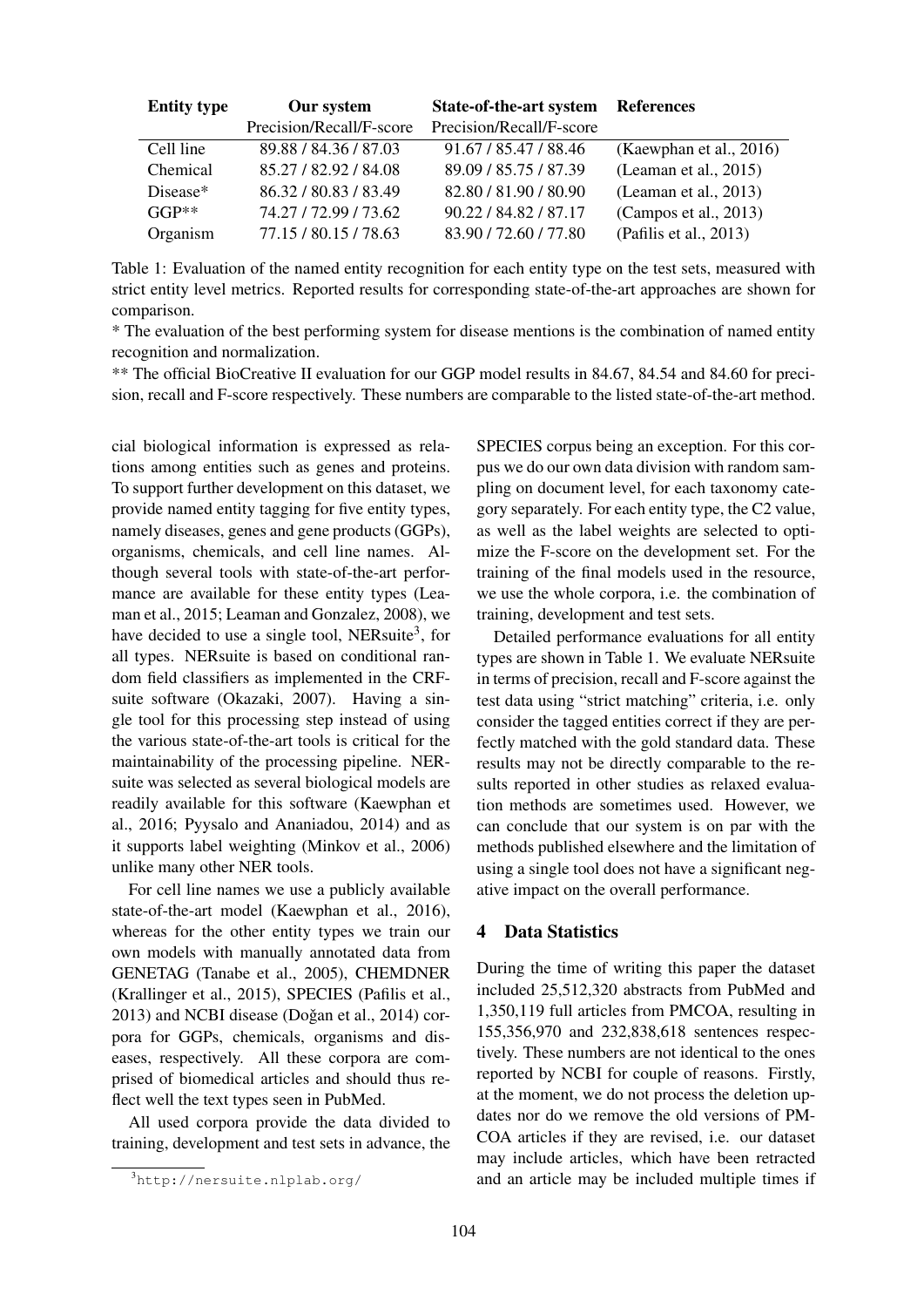| <b>Entity type</b> |             | Occurrences Most common entity spans      |
|--------------------|-------------|-------------------------------------------|
| Cell line          | 6,967,903   | HeLa, MCF-7, A549, HepG2, MDA-MB-231      |
| Chemical           | 153,285,486 | glucose, N, oxygen, Ca2+, calcium         |
| Disease            | 105,416,758 | tumor, cancer, HIV, breast cancer, tumors |
| GGP                | 190,543,270 | insulin, GFP, p53, TNF-alpha, IL-6        |
| Organism           | 69,962,111  | human, mice, mouse, HIV, humans           |

Table 2: Occurrence counts and the most frequent entity spans for all entity types in the whole data set.



Figure 1: The main processing steps of the pipeline. First, the articles are downloaded from the source and filtered to prevent reprocessing old documents. The documents are then converted to plain text format. This text data is split to independent sentences, tokenized and tagged with POS labels and syntactic dependencies. In addition, named entity recognition for several entity types is carried out.

the content has been modified. We plan to take the deletions into account in near future. Secondly, the external tools in our pipeline may occasionally fail, in which case some of the articles are not processed. Since the pipeline processes the input data in batches, a critical error may lead to a whole batch not being processed. We are currently improving the pipeline to automatically reprocess the failed batches with the problematic articles excluded to minimize the loss of data.

Running the parsing pipeline, including tokenization, POS tagging and conversion to the collapsed Stanford scheme, is the most time consuming part of the whole pipeline. Execution of this step has taken 84,552 CPU hours (9.6 CPU years) for the currently available data.

Unfortunately we do not have exact processing time statistics for named entity recognition and thus estimate its computational requirements by extrapolating from a smaller test run. Based on this experiment NER has demanded 4,100 CPU hours thus far. The text preprocessing and sentence splitting steps are negligible and thus the overall processing time required is approximately 10 CPU years.

In total, our processing pipeline has detected 526,175,528 named entities. GGPs are the most common entities, covering 36.2% of all entity mentions, whereas the cell lines are the most infrequent, forming only 1.3% of the data. The entity type specific statistics along with the most common entity spans are listed in Table 2.

# 5 Future Work

Our future efforts will focus on expanding the coverage of supported entity types to mutations and anatomical entities (Wei et al., 2013; Pyysalo and Ananiadou, 2014), deepening the captured information of biological processes and bringing text mining one step closer to extracting a realistic view of biological knowledge.

As many of the NER training corpora include only abstracts and are limited to specific domains, the generalizability of the trained NER models to full articles and to the wide spectrum of topics covered in PubMed is not clear. Thus we wish to assess how well these models perform on largescale datasets and analyze how their performance could be improved on out-of-domain documents.

We plan to also include entity normalization for all supported types, but as we wish to minimize the number of individual tools in the processing pipeline, we are developing a generic approach suitable for most entity types.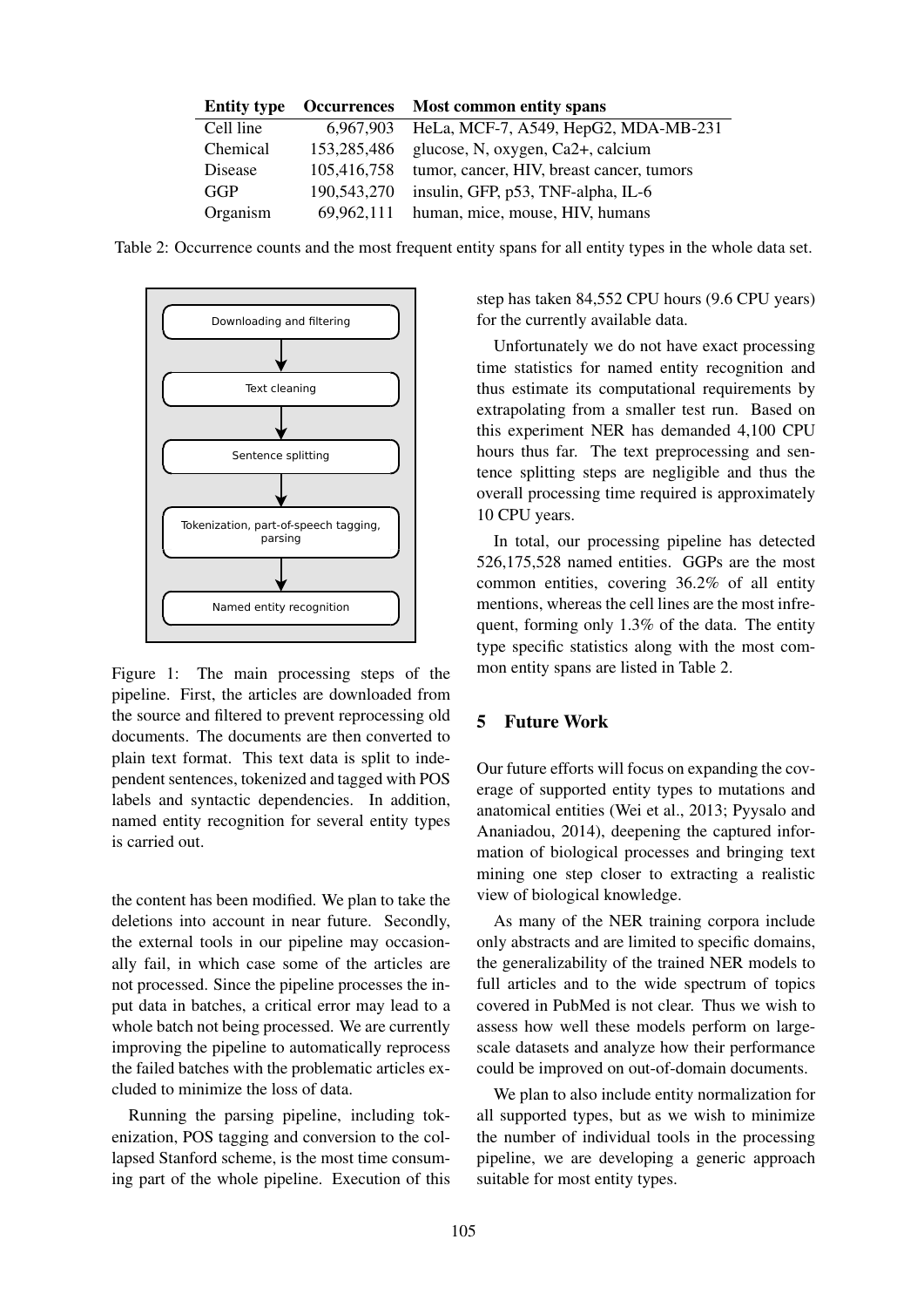#### 6 Conclusions

We have introduced a new resource which provides the basic linguistic analyses, essential in the development of text mining knowledge bases, for the whole of PubMed and PubMed Central Open Access section, thus drastically reducing the amount of required preprocessing efforts.

In addition, we provide named entity tagging for several biologically relevant entity types and show that the models we have used are comparable to the state-of-the-art approaches, although our focus has been on retaining the processing pipeline as simple as possible for easier maintenance.

The resource is periodically updated with an automated pipeline, and currently includes over 26M documents fully parsed with 526M named entity mentions detected. The data is available for download in XML format.

# Acknowledgments

Computational resources were provided by CSC - IT Center For Science Ltd., Espoo, Finland. This work was supported by ATT Tieto käyttöön grant.

#### References

- Jari Björne and Tapio Salakoski. 2013. TEES 2.1: Automated annotation scheme learning in the BioNLP 2013 Shared Task. In *Proceedings of the BioNLP Shared Task 2013 Workshop*, pages 16–25.
- Jari Björne and Tapio Salakoski. 2015. TEES 2.2: biomedical event extraction for diverse corpora. *BMC Bioinformatics*, 16(16):1–20.
- David Campos, Sérgio Matos, and José Luís Oliveira. 2013. Gimli: open source and high-performance biomedical name recognition. *BMC bioinformatics*, 14(1):54.
- Eugene Charniak and Mark Johnson. 2005. Coarseto-fine N-best parsing and MaxEnt discriminative reranking. In *Proceedings of the 43rd Annual Meeting on Association for Computational Linguistics*, ACL'05, pages 173–180, Stroudsburg, PA, USA. Association for Computational Linguistics.
- Marie-Catherine De Marneffe, Bill MacCartney, and Christopher D Manning. 2006. Generating typed dependency parses from phrase structure parses. In *Proceedings of LREC*, volume 6, pages 449–454.
- Rezarta Islamaj Doğan, Robert Leaman, and Zhiyong Lu. 2014. NCBI disease corpus: A resource for disease name recognition and concept normalization. *Journal of Biomedical Informatics*, 47:1 – 10.
- Andrea Franceschini, Damian Szklarczyk, Sune Frankild, Michael Kuhn, Milan Simonovic, Alexander Roth, Jianyi Lin, Pablo Minguez, Peer Bork, Christian von Mering, and Lars J. Jensen. 2013. STRING v9.1: protein-protein interaction networks, with increased coverage and integration. *Nucleic acids research*, 41(D1):D808–D815.
- Suwisa Kaewphan, Sofie Van Landeghem, Tomoko Ohta, Yves Van de Peer, Filip Ginter, and Sampo Pyysalo. 2016. Cell line name recognition in support of the identification of synthetic lethality in cancer from text. *Bioinformatics*, 32(2):276–282.
- Jin-Dong Kim, Tomoko Ohta, Sampo Pyysalo, Yoshinobu Kano, and Jun'ichi Tsujii. 2009. Overview of BioNLP'09 Shared Task on event extraction. In *Proceedings of the Workshop on Current Trends in Biomedical Natural Language Processing: Shared Task*, pages 1–9. Association for Computational Linguistics.
- Martin Krallinger, Obdulia Rabal, Florian Leitner, Miguel Vazquez, David Salgado, Zhiyong Lu, Robert Leaman, Yanan Lu, Donghong Ji, Daniel M. Lowe, Roger A. Sayle, Riza Theresa Batista-Navarro, Rafal Rak, Torsten Huber, Tim Rocktäschel, Sérgio Matos, David Campos, Buzhou Tang, Hua Xu, Tsendsuren Munkhdalai, Keun Ho Ryu, SV Ramanan, Senthil Nathan, Slavko Žitnik, Marko Bajec, Lutz Weber, Matthias Irmer, Saber A. Akhondi, Jan A. Kors, Shuo Xu, Xin An, Utpal Kumar Sikdar, Asif Ekbal, Masaharu Yoshioka, Thaer M. Dieb, Miji Choi, Karin Verspoor, Madian Khabsa, C. Lee Giles, Hongfang Liu, Komandur Elayavilli Ravikumar, Andre Lamurias, Francisco M. Couto, Hong-Jie Dai, Richard Tzong-Han Tsai, Caglar Ata, Tolga Can, Anabel Usié, Rui Alves, Isabel Segura-Bedmar, Paloma Martínez, Julen Oyarzabal, and Alfonso Valencia. 2015. The CHEMDNER corpus of chemicals and drugs and its annotation principles. *Journal of Cheminformatics*, 7(1):1–17.
- Robert Leaman and Graciela Gonzalez. 2008. BAN-NER: an executable survey of advances in biomedical named entity recognition. In *Pacific Symposium on Biocomputing*, volume 13, pages 652–663. Citeseer.
- Robert Leaman, Rezarta Islamaj Doğan, and Zhiyong Lu. 2013. DNorm: disease name normalization with pairwise learning to rank. *Bioinformatics*, 29(22):2909–2917.
- Robert Leaman, Chih-Hsuan Wei, and Zhiyong Lu. 2015. tmChem: a high performance approach for chemical named entity recognition and normalization. *Journal of Cheminformatics*, 7(1):1–10.
- David McClosky. 2010. *Any domain parsing: automatic domain adaptation for natural language parsing*. Ph.D. thesis, Providence, RI, USA.